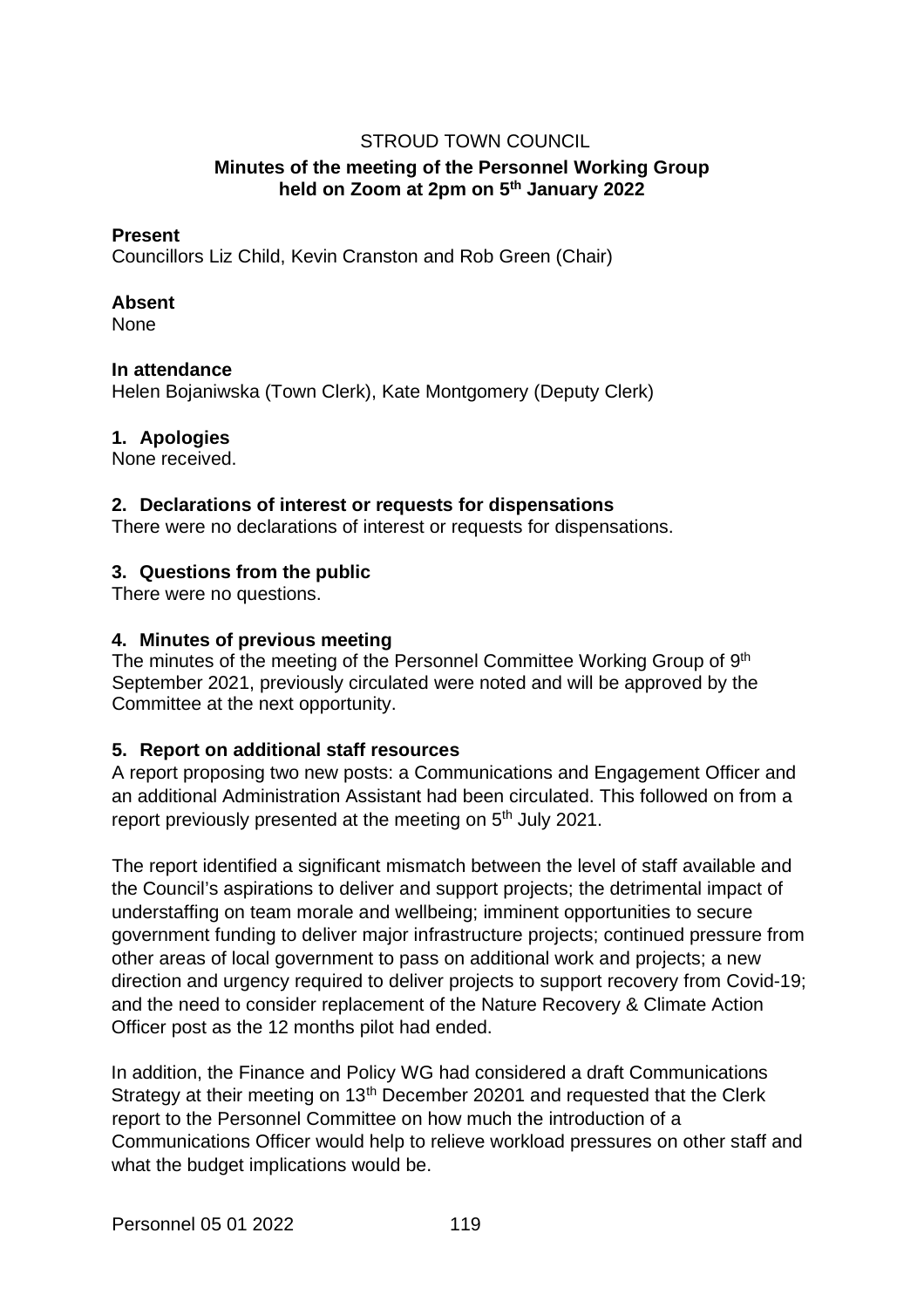The Clerk's report addressing the above issues and a draft job description for a Communications and Engagement Officer were discussed at length. The Clerk and Deputy Clerk responded to questions about the need for the post, how it would relate to support and funding for the Stroud Town CAN (Community Action Network), and the impact on the existing Communications Contract.

The Working Group were uncertain about the need for the role, the responsibilities and what level it would operate at. As a result the Working Group did not agree a budget recommendation.

The Working Group did, however, **agree** to recommend to Council that a project group should be established to lead on the Communications Strategy: refining the content and Action Plan, and working through the finer details of a new role and how it would relate to the existing Communications Contract and the Stroud Town CAN (Community Action Network).

**Action:** The Clerk was asked to develop some budget options for consideration at the Council meeting on 17<sup>th</sup> January.

With regard to the proposal to create an extra Administration post, doubts were raised about the justification for the additional post. The Clerk and Deputy Clerk reported that there is a significant gap in administration resources, particularly relating to project work, resulting in senior staff having to manage basic administrative tasks, which is both demoralizing and a poor use of public funds.

**Action:** The Clerk was asked to circulate a draft Job Description for the post and provide a justification of the need for the additional resource, for consideration at the Council meeting on 17<sup>th</sup> January.

# **6. Revisions to the Staff Handbook**

The Working Group reviewed some further amendments to the draft Handbook and subject to one amendment recommended the draft for consultation with Council staff, with a view to the updated version being approved by Full Council at the earliest opportunity.

### **7. Updated contract templates**

The Council's HR advisors had provided new templates for employment contracts, which were recommended for approval in principle subject to a few queries and minor amendments.

**Action:** The Clerk was asked to refer the Working Group's queries to the Council's HR advisors and report back.

### **8. Exclusion of press and public**

It was **resolved** in view of the confidential nature of the business to be discussed to exclude the press and public from the remainder of the meeting.